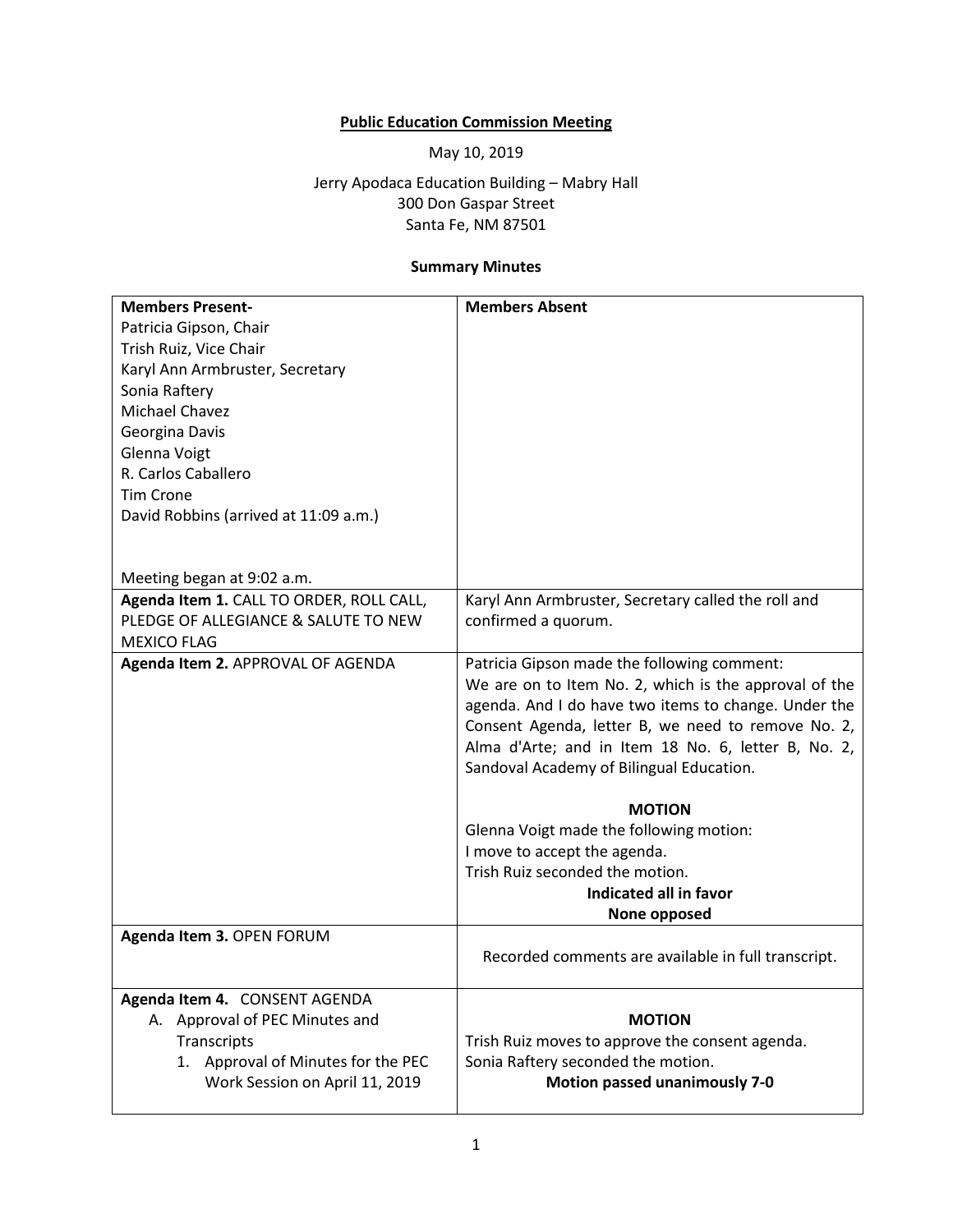|                    | 2. Approval of Transcripts for April<br>12, 2019 PEC Meeting<br>3. Approval of Summary Minutes for<br>April 12, 2019 PEC Meeting<br>B. Change Notifications - Governing<br><b>Board Membership Changes</b><br>1. Albuquerque School of Excellence<br>2. Alma d'Arte Charter School<br>3. McCurdy Charter School<br>4. Sandoval Academy of Bilingual<br>Education<br>5. Southwest Secondary Learning                                                                                                                           |                                                                                                                                                                                                                                                                                                                                                                                                                                                |
|--------------------|-------------------------------------------------------------------------------------------------------------------------------------------------------------------------------------------------------------------------------------------------------------------------------------------------------------------------------------------------------------------------------------------------------------------------------------------------------------------------------------------------------------------------------|------------------------------------------------------------------------------------------------------------------------------------------------------------------------------------------------------------------------------------------------------------------------------------------------------------------------------------------------------------------------------------------------------------------------------------------------|
|                    | Center<br>6. The MASTERS Program<br>C. Change Notifications<br>1. Business Manager: Albuquerque<br><b>School of Excellence</b><br>2. Head Administrator: NM<br><b>Connections Academy</b><br>3. Head Administrator: Estancia<br>Valley Classical Academy<br>4. Charter Representative:<br>Southwest Secondary Learning<br>Center<br>5. School Location within District:<br>NM School of the Arts                                                                                                                              |                                                                                                                                                                                                                                                                                                                                                                                                                                                |
|                    | Agenda Item 5. DISCUSSION AND UPDATE ON<br>CAREER TECHNICAL EDUCATION (CTE)                                                                                                                                                                                                                                                                                                                                                                                                                                                   | Recorded comments are available in full transcript.                                                                                                                                                                                                                                                                                                                                                                                            |
| etc.)<br>Education | Agenda Item 6. REPORT FROM OPTIONS FOR<br>PARENTS & THE CHARTER SCHOOL DIVISION -<br>DISCUSSION AND POSSIBLE ACTIONS<br>A. Charter School Division Updates (may<br>include Staffing, Site Visits, Training,<br>Implementation Year, School Closures, Grant,<br>B. Governing Board Concerns (if<br>submission is not complete by meeting date)<br>1. Alma d'Arte Charter School<br>2. Sandoval Academy of Bilingual<br>C. Highlights and Appreciations<br>1. Aldo Leopold Charter School<br>2. South Valley Preparatory School | <b>MOTION</b><br>Trish Ruiz made the following motion:<br>So move to approve, as amended.<br>Sonia Raftery seconded the motion.<br><b>Motion passed unanimously 8-0</b><br><b>MOTION</b><br>Glenna Voigt made the following motion:<br>I move that the Public Education Commission approve<br>the enrollment cap increase for the Middle College High<br>School.<br>Sonia Raftery seconded the motion.<br><b>Motion passed unanimously 8-0</b> |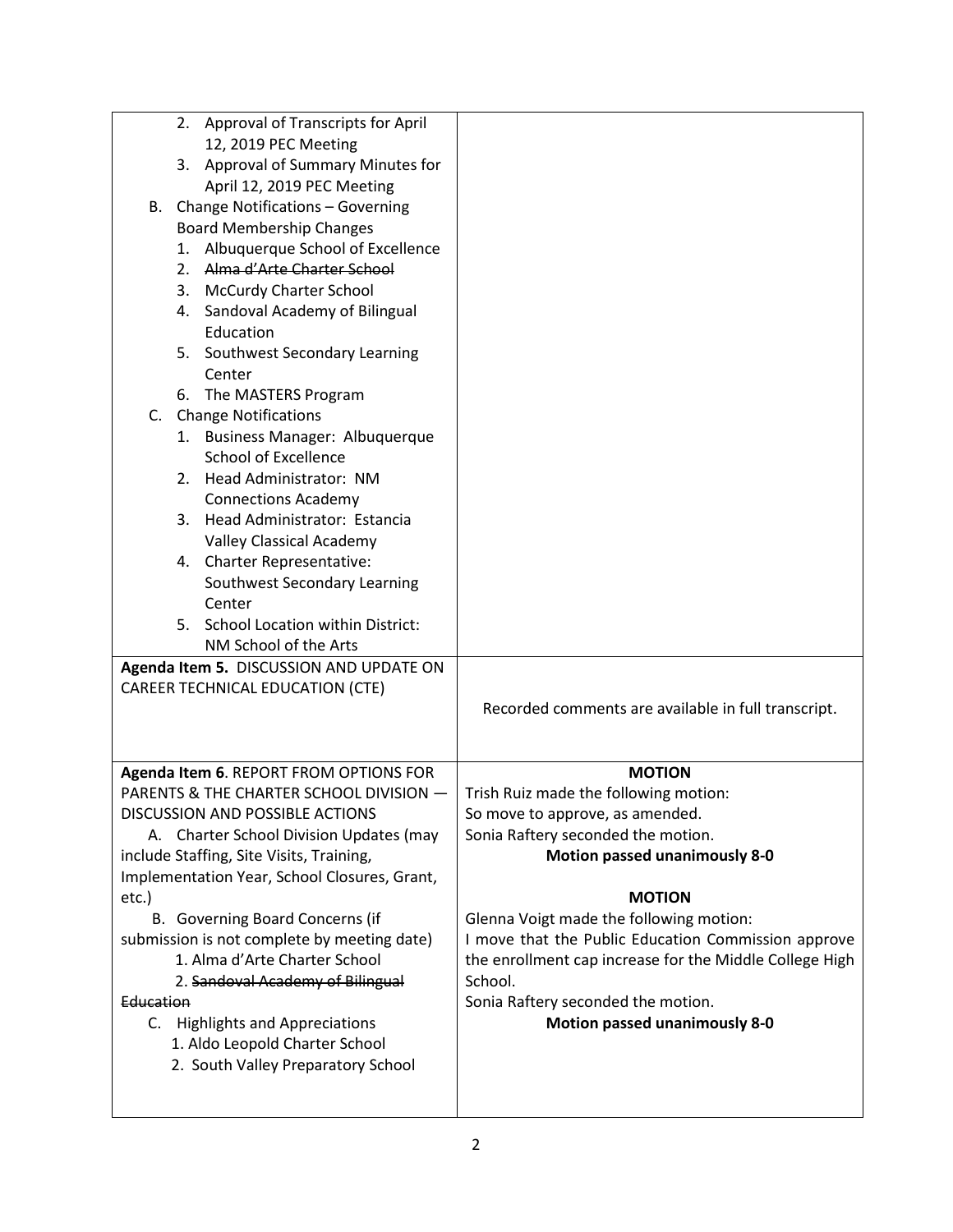| Agenda Item 7. DISCUSSION AND POSSIBLE                                                    |                                                                                                     |
|-------------------------------------------------------------------------------------------|-----------------------------------------------------------------------------------------------------|
| ACTION ON A CORRECTIVE ACTION PLAN (CAP)                                                  | Recorded comments are available in full transcript.                                                 |
| FOR LA ACADEMIA DOLORES HUERTA                                                            |                                                                                                     |
| Agenda Item 8. DISCUSSION AND POSSIBLE                                                    |                                                                                                     |
| ACTION ON RESPONSE BY ALMA D'ARTE TO                                                      | Recorded comments are available in full transcript.                                                 |
| PEC LETTER OF CONCERN                                                                     |                                                                                                     |
| Agenda Item 9. DISCUSSION AND POSSIBLE<br><b>ACTION ON REQUIREMENTS FOR SUBMISSION</b>    | <b>MOTION</b>                                                                                       |
| OF AMENDMENT REQUEST OR NOTIFICAITON                                                      | Patricia Gipson made the following motion:<br>So I move that the Public Education Commission remove |
| FOR NEW SCHOOL, SCHOOL SITE, OR SCHOOL                                                    | the Second School Site Amendment Request from the                                                   |
| <b>LOCATION WITHIN DISTRICT</b>                                                           | website.                                                                                            |
|                                                                                           | David Robbins seconded the motion.                                                                  |
|                                                                                           | <b>Motion passed 9-1</b>                                                                            |
|                                                                                           | Armbruster voted no                                                                                 |
|                                                                                           |                                                                                                     |
|                                                                                           | <b>MOTION</b>                                                                                       |
|                                                                                           | Patricia Gipson made the following motion:                                                          |
|                                                                                           | So I'm going to move that the Public Education                                                      |
|                                                                                           | Commission develop a process for an application for a                                               |
|                                                                                           | school to be able to open up a second site.                                                         |
|                                                                                           | Trish Ruiz seconded the motion.                                                                     |
|                                                                                           | Motion passed unanimously 10-0                                                                      |
|                                                                                           |                                                                                                     |
|                                                                                           |                                                                                                     |
|                                                                                           |                                                                                                     |
| Agenda Item 10. DISCUSSION AND POSSIBLE                                                   | <b>MOTION</b>                                                                                       |
| ACTION ON THE PEC CHARTER CONTRACT AND                                                    | Glenna Voigt made the following motion:                                                             |
| PEC AUTHORIZED PERFORMANCE REVIEW                                                         | I move that the PEC adopt the changes to the PEC<br>Charter Contract and Performance Review<br>and  |
| AND ACCOUNTABILITY DOCUMENTS TO<br>INSURE ALIGNMENT WITH THE NEW STATE                    |                                                                                                     |
| SCHOOL ACCOUNTABILITY SYSTEM AND                                                          | Accountability System and the Tier Rating System.<br>Sonia Raftery seconded the motion.             |
| <b>OTHER MINOR CHANGES</b>                                                                | Motion passed unanimously 10-0                                                                      |
|                                                                                           |                                                                                                     |
| Agenda Item 11. DISCUSSION AND POSSIBLE                                                   |                                                                                                     |
| ACTION ON THE DEFINITION OF "RE-                                                          | Recorded comments are available in full transcript.                                                 |
| <b>ENGAGEMENT HIGH SCHOOLS"</b>                                                           |                                                                                                     |
|                                                                                           |                                                                                                     |
| Agenda Item 12. REPORT FROM THE CHAIR                                                     |                                                                                                     |
| A. Update from Public Charter Schools of                                                  | Recorded comments are available in full transcript.                                                 |
| <b>NM</b><br>В.                                                                           |                                                                                                     |
| Update from New Mexico School Board<br>Association                                        |                                                                                                     |
|                                                                                           |                                                                                                     |
| Agenda Item 13. PEC COMMENTS                                                              | Recorded comments are available in full transcript.                                                 |
|                                                                                           | <b>MOTION</b>                                                                                       |
| Agenda Item 14. EXECUTIVE SESSION: Pursuant<br>to NMSA § 10-15-1(H)(7) DISCUSSION SUBJECT | Patricia Gipson made the following motion:                                                          |